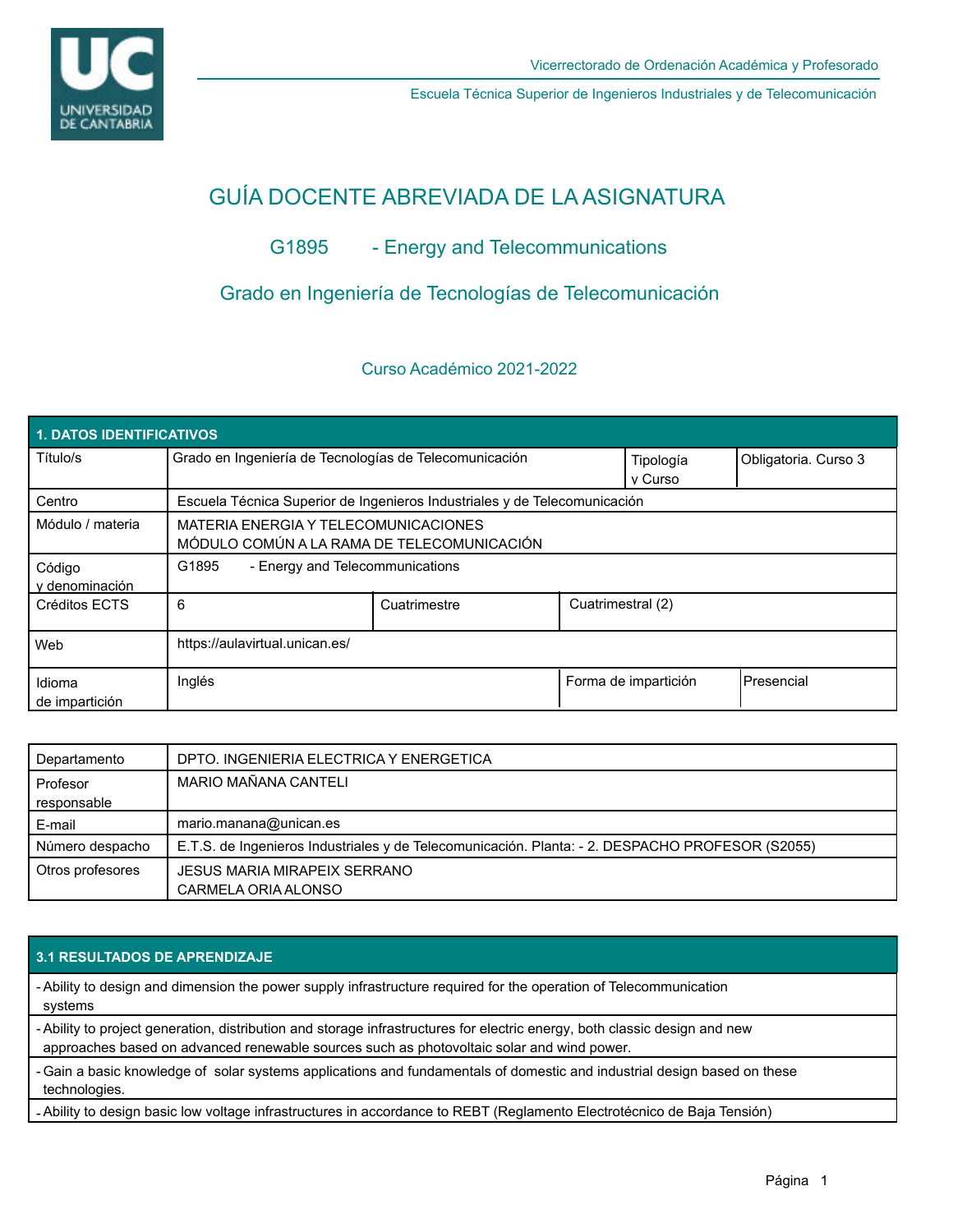

Escuela Técnica Superior de Ingenieros Industriales y de Telecomunicación

#### **4. OBJETIVOS**

Show an introductory overview of generation, transport and distribution of electrical energy from the point of view of both devices and system and the Spanish Regulation Framework.

The student will have basic knowledge of the use of energy sources for the supply of electronic systems. After that, the student will be able to choose and operate, under basic electrotechnics criteria, telecommunications power systems, with special focus on power supplies and batteries.

The student will have a basic knowledge of renewable power sources, focusing on solar and wind power and their integration methods.

| 6. ORGANIZACIÓN DOCENTE |                                                      |  |  |  |
|-------------------------|------------------------------------------------------|--|--|--|
| <b>CONTENIDOS</b>       |                                                      |  |  |  |
|                         | Introduction to power systems and renewable Energies |  |  |  |
| 2                       | Sinusoidal ac circuits                               |  |  |  |
| 3                       | Magnetic Circuits and Electrical Machines            |  |  |  |
| 4                       | Electrical Infraestructures, REBT and ITCs           |  |  |  |
| 5                       | Introduction to Power Electronics                    |  |  |  |
| 16                      | Renewable Energies and Storage Solutions             |  |  |  |